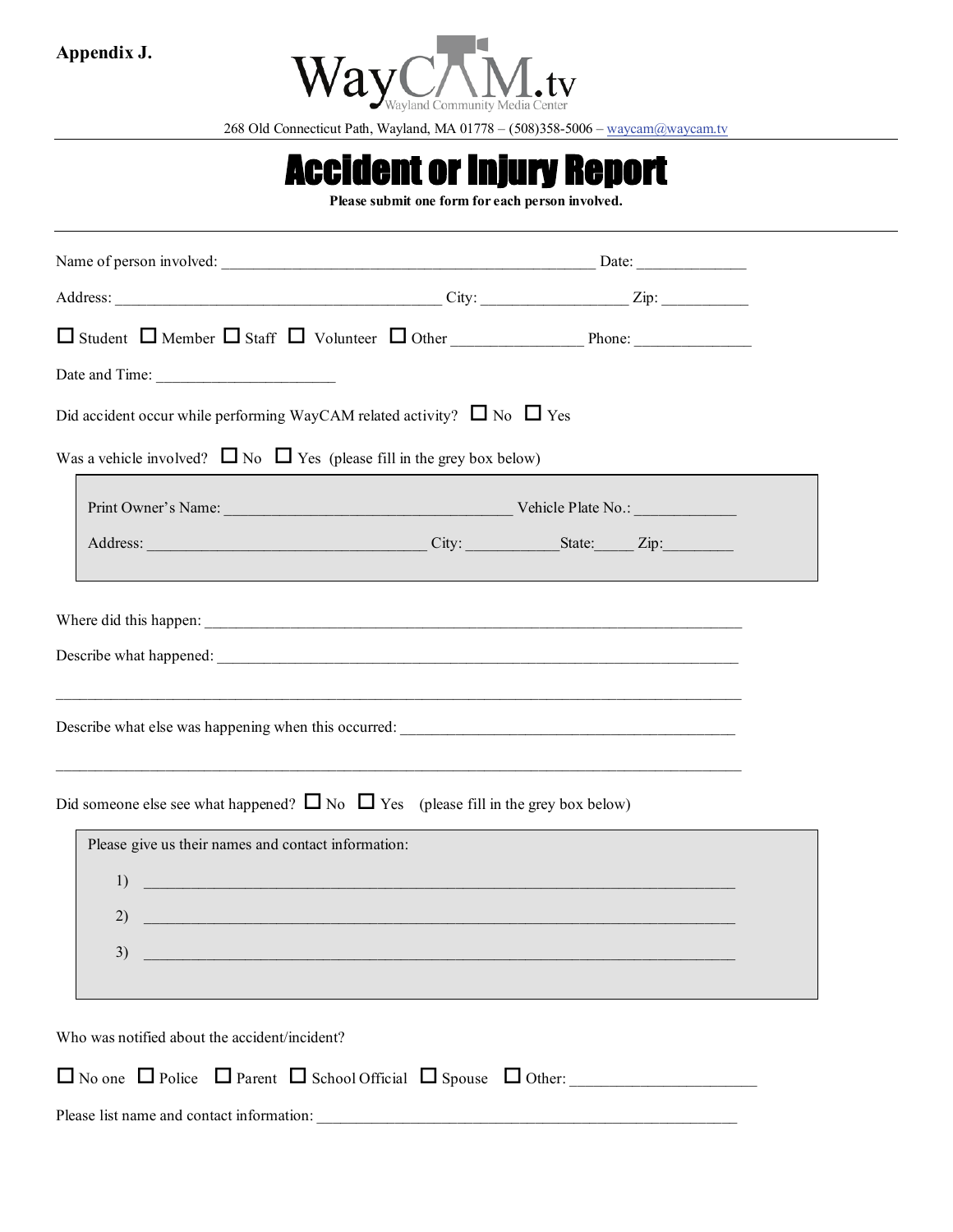## **WayCAM Accident or Injury Report – page 2**

| Was any first aid given at the scene? $\Box$ No $\Box$ Yes (please fill in the white box below)             |  |
|-------------------------------------------------------------------------------------------------------------|--|
|                                                                                                             |  |
|                                                                                                             |  |
|                                                                                                             |  |
|                                                                                                             |  |
| Was the person transported to hospital or clinic? $\Box$ No $\Box$ Yes (please fill in the white box below) |  |
|                                                                                                             |  |
|                                                                                                             |  |
|                                                                                                             |  |

Name & Signature of person completing this form:

| Name (print): |                   | Date:            |
|---------------|-------------------|------------------|
| Signature:    |                   | Phone:           |
| Address:      | City <sup>-</sup> | $\mathsf{Z}$ ip: |

I am the person involved:  $\Box$  No  $\Box$  Yes